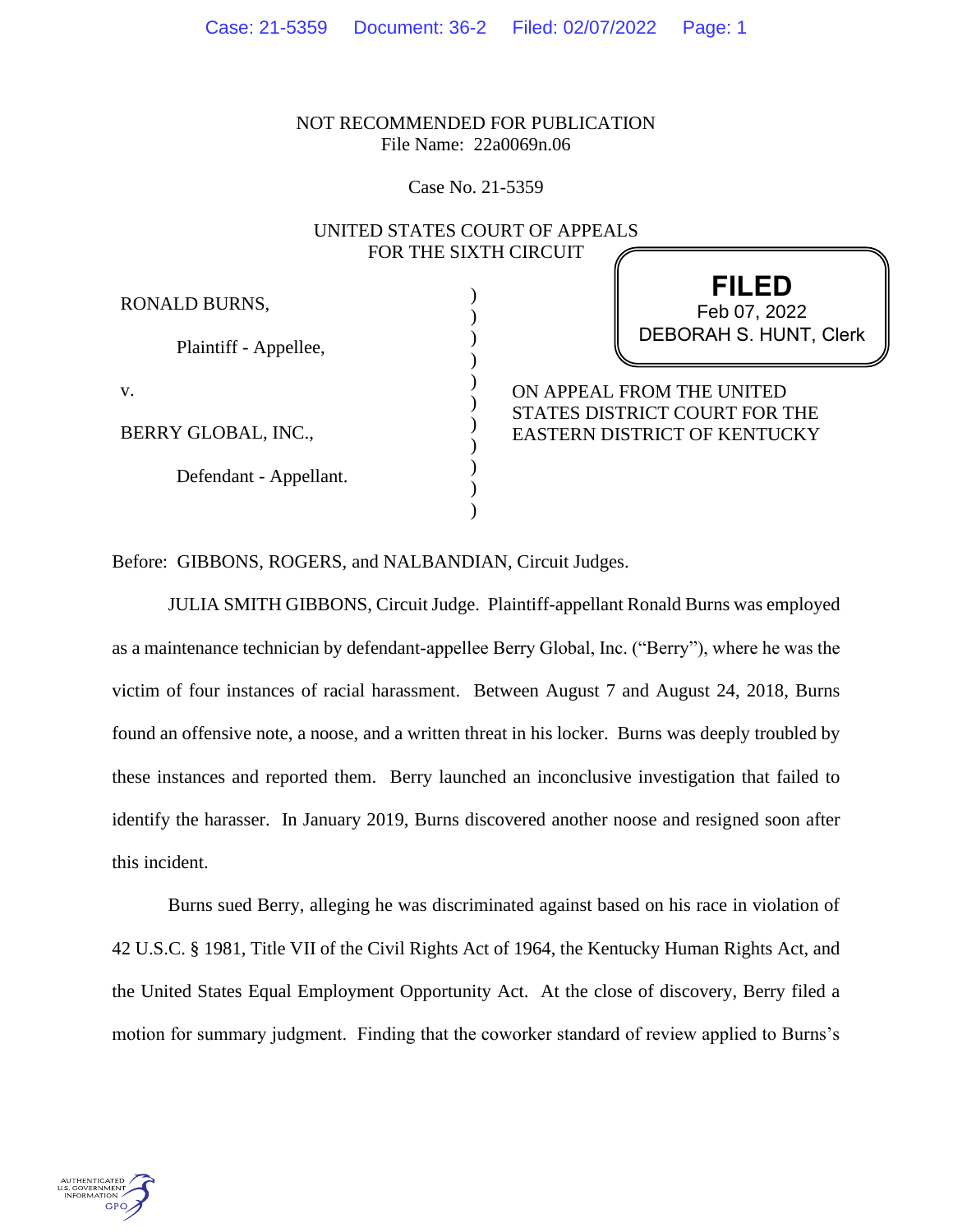claims and that Berry's response to the harassment was legally sufficient, the district court granted summary judgment in favor of Berry. We affirm.

I.

Burns began working at Berry's Nicholasville, Kentucky, manufacturing plant ("the facility") in January 2018 through Aerotek, a temporary employment agency that contracted with Berry. Berry hired Burns as a full-time maintenance technician on August 6, 2018. The facility employed around fifty people, many of whom were split among four production shifts that worked either 8:00 a.m. to 8:00 p.m. or 8:00 p.m. to 8:00 a.m. Shifts 1 and 2 worked the daytime shift, and shifts 3 and 4 worked the night shift. During Burns's tenure, the facility employed around five maintenance technicians; usually, two worked the day shift and one worked the night shift alone. Burns worked the night shift.

### A.

On August 7, 2018, Burns returned to his locker at the end of his night shift and found a piece of cardboard with "dance monkey" written on it (the "offensive note").<sup>1</sup> DE 32-14, Burns Dep., Page ID 1288. Burns brought the note to plant manager John Edwards, and he told Edwards the note was not in his locker when he started his shift. Edwards asked Burns if he thought it was "some type of slang" and insinuated it was "like a high school prank." *Id.* at 1295. Edwards also told Burns he could "handle [his] own if there was a situation that occurred and someone wanted to be physical." *Id.* at 1335. At the time, Burns did not tell Edwards he thought the note was racially motivated. Edwards reported the incident to the facility's Human Resources Generalist Jamie Long.

<sup>&</sup>lt;sup>1</sup> Burns received two notes while employed at Berry. The district court referred to the first note as the "offensive" note and the second note as the "threatening" note. Both notes are offensive *and* threatening, but we mirror the district court's labels.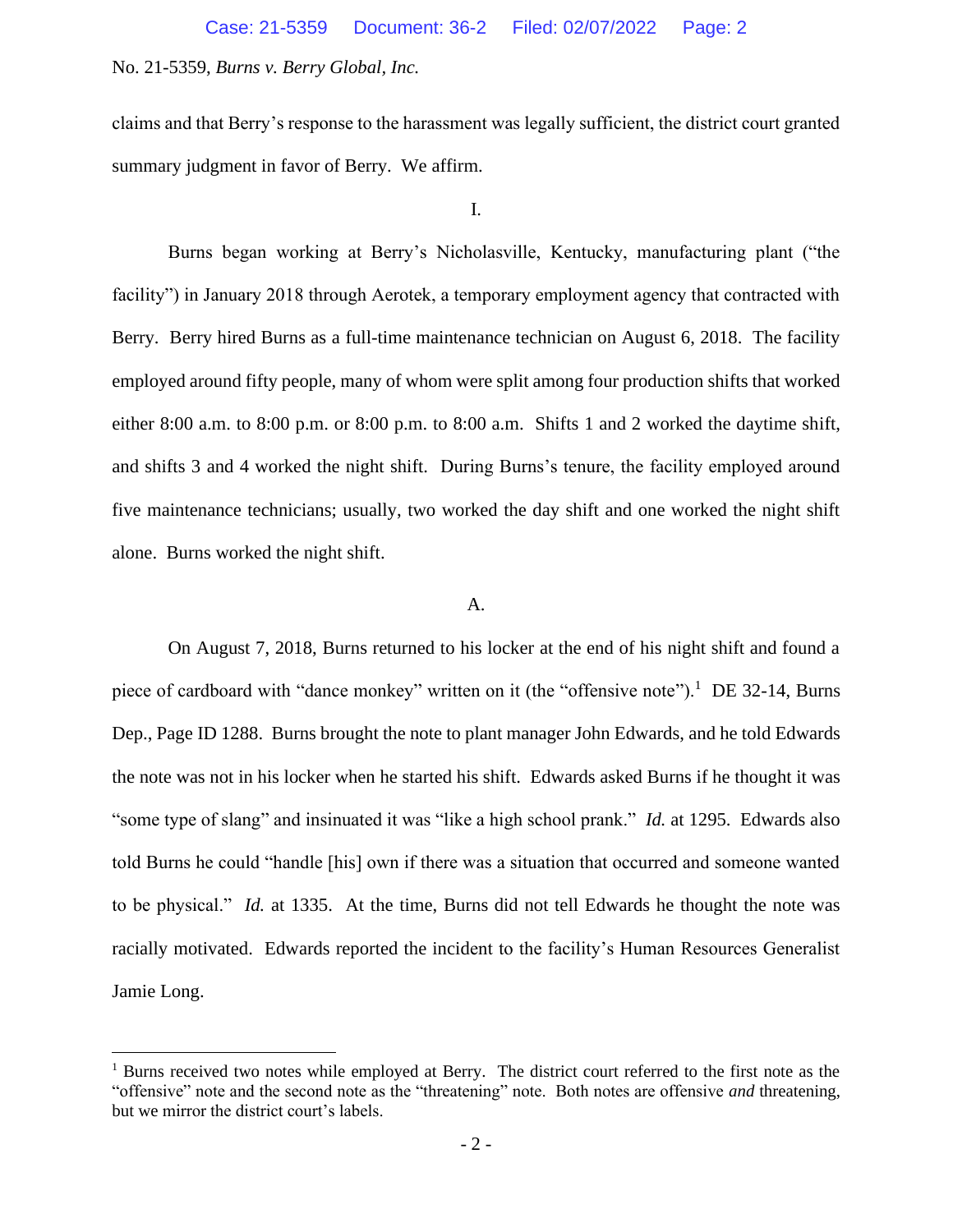Long contacted her direct superior, Human Resources Manager Sharon Johnson, to discuss the situation. Long and Charlie Bowman, Burns's maintenance supervisor, began reviewing security camera footage to attempt to determine who entered the locker room prior to Burns's discovery of the note. The facility had a camera pointed at a time clock that captured employees from the waist down as they entered and exited the men's restroom, which leads to the locker room. Long spent "several days" attempting to match outfits of employees entering the restroom to footage from other areas of the plant. DE 32-20, Long Dep., Page ID 1968.

After contacting Long, Edwards claims he met with shift 3 the following morning, at 8:00 a.m. on August 8, with Burns present. Edwards "advised this type of harassment would not be tolerated." DE 32-21, Long Ex., Page ID 2110. Burns denies being present for any conversation of this sort, stating he did not witness Edwards meet with any employees about the offensive note.

#### B.

Around 8:00 a.m. on August 11, 2018, Burns was gathering his belongings from his locker at the end of his shift when he got a text from the day shift maintenance technician. The day shift technician was running late and asked Burns to cover for him. Burns went back to his locker around an hour later and discovered a noose hanging from the lock on the locker (the "first noose"). Burns took a photo of the noose and went to notify a supervisor. Not seeing Bowman in his office, Burns looked for the "next person with authority or supervision" and found Jeff Bell, the day shift production supervisor and the only supervisor in the facility that Saturday morning. DE 32-14, Burns Dep., Page ID 1305–06. Burns and Bell removed the noose from Burns's locker.

Burns texted a picture of the noose to Long, who called him to get more information. He described the incident, requested the number of the ethics hotline, and asked Long to look into the situation. Burns called the ethics hotline to report the incident. At some point, Burns spoke with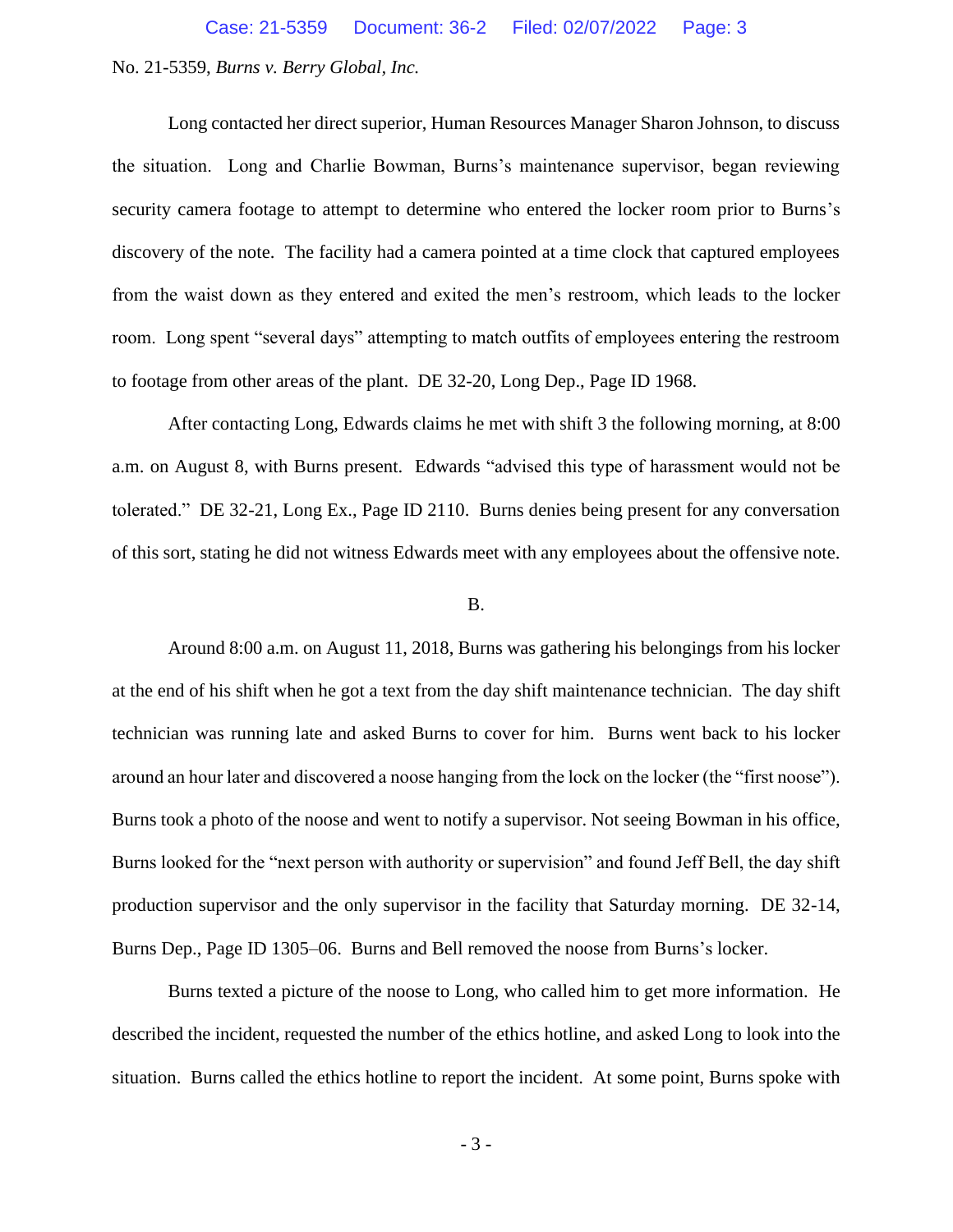Edwards, who told him to "come into work, be safe, kind of keep [his] head down, and pretty much keep quiet about the situation." *Id*. at 1316. Burns was allowed to take off the rest of the weekend after expressing that he did not feel safe at work.

At this point, the investigation expanded to include both instances of racial harassment. Edwards claims he spoke with shift 1, the only group that could have accessed the locker room during the relevant time frame, and told them "this type of harassment was not going to be tolerated." DE 30-3, Edwards Dep., Page ID 448. Edwards also sent an email instructing supervisors to walk through the locker room before and after their shifts to look for "any offensive items" and to "report any issues." DE 32-18, Edwards Email, Page ID 1772.

Between August 7 and August 14, Long continued reviewing camera footage. She spoke with Burns twice, conversations in which Burns was able to ask for "updates on the investigation." DE 32-14, Burns Dep., Page ID 1317. By August 13, Long narrowed the likely harasser down to three sets of clothes and, by reviewing footage from other cameras in the facility, matched those clothes to three employees. Long interviewed nineteen employees from shifts 1 and 3 over three days, beginning on August 14. Long worked with Johnson to draft the interview questions. She asked each employee three questions: "Have you seen anything questionable?"; "Have you heard anything to make you uncomfortable?"; and "Have you seen anything offensive?" DE 32-20, Long Dep., Page ID 1979. During the interviews, Long did not show the employees a picture of the offensive note or the first noose.

The interviews concluded without yielding a suspect. In addition to the locker room walkthroughs, Berry took several steps to prevent a future incident. The camera outside the men's restroom was adjusted to capture full-body images of employees entering and exiting. The facility ordered new lockers, which were to be placed in a new location fully visible by camera. Long also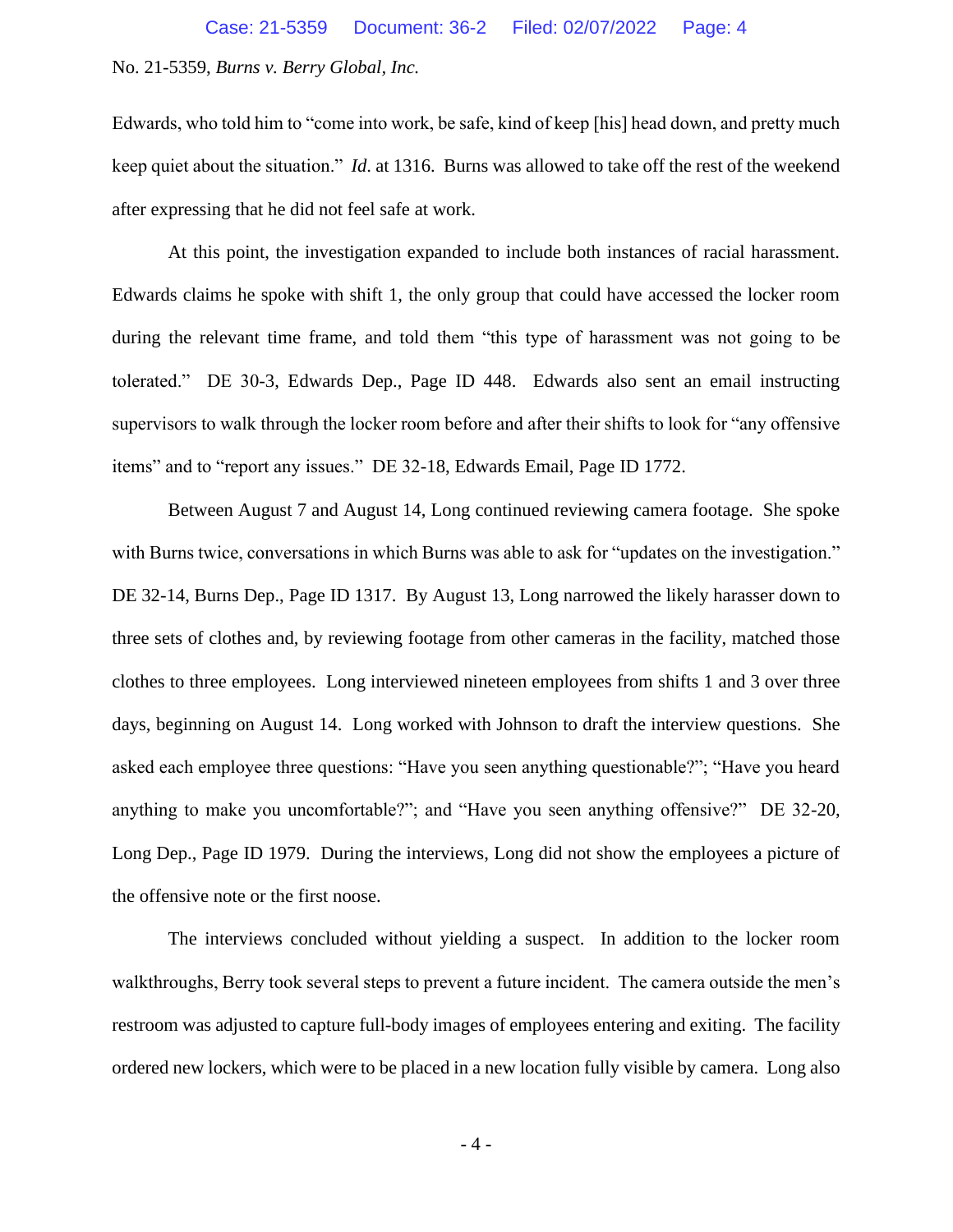attempted to set up an employee recognition team to address the "morale issues" discovered during interviews, but lack of interest and participation caused this idea to fail. DE 32-20, Long Dep., Page ID 2064; *see also id*. at 1989, 2063; DE 30-6, Edwards Dep., Page ID 491.

On August 21 and 23, 2018, Berry conducted a "Refresher Code of Respect Training." The parties vigorously debate the contents of this "training." Berry claims it conducted a refresher training with all employees on the company's code of respect and nonharassment policy prior to a regularly scheduled "lockout/tagout" training. Each employee that attended the training signed a roster on which Long handwrote "Refresher Code of Respect Training Nonharassment and [D]iscrimination" at the top. Burns disputes whether racial harassment was ever discussed at this meeting. Burns signed the roster but does not recall a discussion on discrimination or nonharassment, and he also claims Long's handwritten heading was not there when he signed it. Burns recalls a five-minute discussion in which Long "flashed" a PowerPoint slide with the offensive note on it and "spoke on defacing company property and how it would not be tolerated." DE 32-14, Burns Dep., Page ID 1325.

After the lockout/tagout training, Burns met with Long and Johnson. He asked whether Berry had counseling services for employees; Long and Johnson directed him to Berry's Employee Assistance Program, and Long suggested that she and Burns meet once a week. Burns also asked for updates on the investigation, but no updates were given to him at that time.

#### C.

On August 24, 2018, Burns discovered a piece of cardboard in his locker with "die n\*\*\*\*\*" written on it (the "threatening note"). DE 32-14, Burns Dep., Page ID 1338. Burns brought the note to the night shift supervisor, Donnie Conatser. Conatser notified Edwards, Edwards called Long, and Edwards and Long came to the facility in the middle to the night to investigate. Burns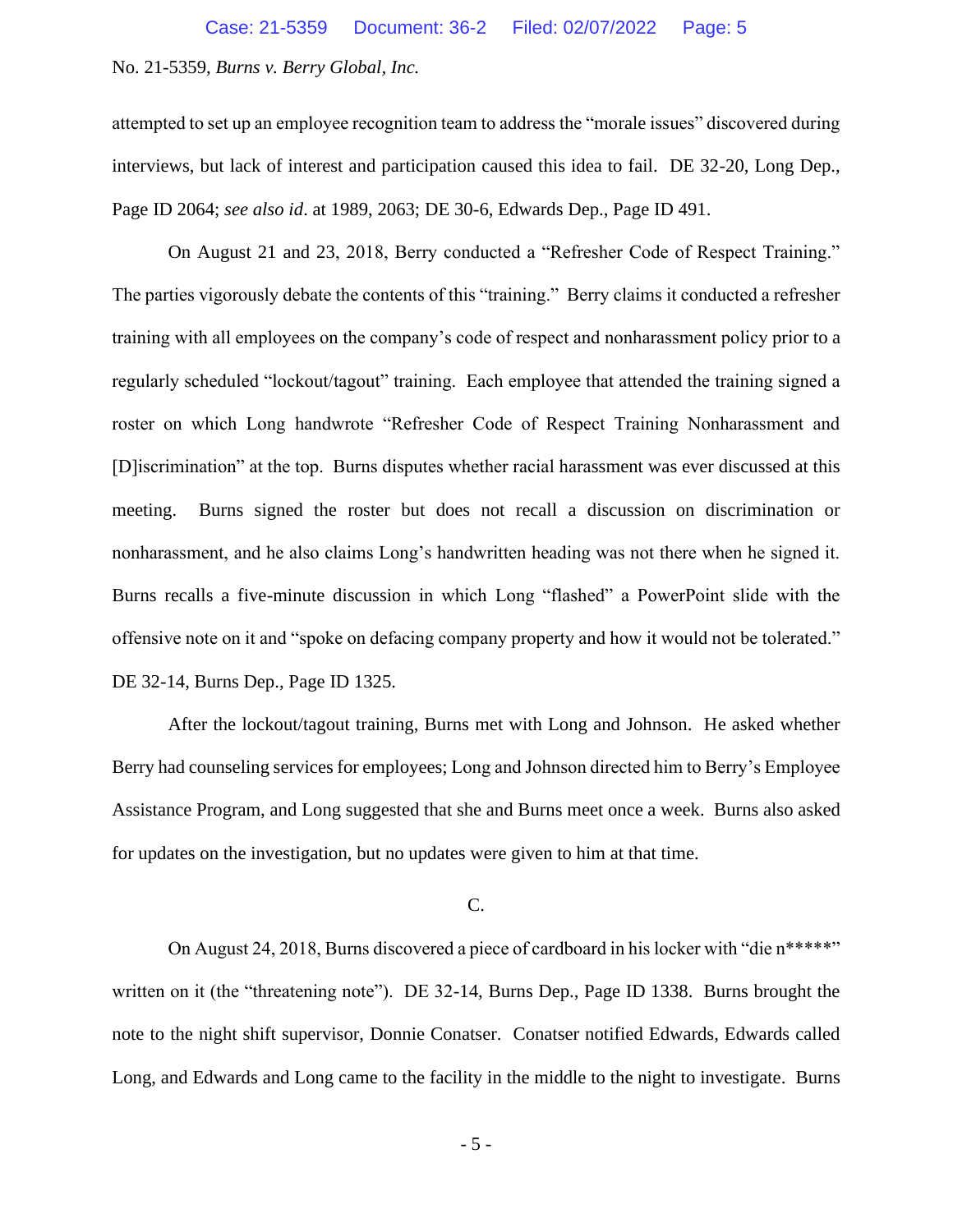suspected the note was placed in his locker between 7:47 p.m. and 9:12 p.m. Supervisors had been instructed to conduct locker room walkthroughs at this time, but there is no documentation of any walkthroughs between 7:00 p.m. on August 24 and 8:00 a.m. the next morning. The "Locker Room Walk Thru" sheets show Bell conducted walkthroughs on August 24 until 7:00 p.m. and resumed on August 25 at 8:00 a.m.

After reviewing camera footage for the time frame Burns identified, Berry management narrowed it down to one employee who could have been present in the locker room for all three incidents, Jeremy Morton. Edwards, Bowman, and Conatser brought Burns into Long's office to discuss the identification of Morton as a suspect. Burns was informed that Morton would be immediately suspended pending investigation. Conatser went to remove Morton from the production floor, and while Morton was being escorted out, he passed Burns, Edwards, and Bowman. According to Burns, Morton was "very aggressive towards [him], making threats and just [being] very irate." *Id*. at 1318. Burns and Bowman returned to Bowman's office and called the police. An officer came to the facility and spoke with Burns about all three instances of racial harassment. Bowman then followed Burns home to make sure he made it safely.

The investigation was reopened. Beginning on August 29, five days after the threatening note was discovered, Long reinterviewed employees on shifts 1 and 3. She asked them the same three questions as before, without showing any employees the note. With both instances, Long claimed showing the employees photos of the harassing notes and noose was unnecessary because "[t]hey were aware." DE 32-20, Long Dep., Page ID 2035. She explained that it is a small facility, so "[e]verybody knew what incidents were occurring." *Id*. The interviews yet again failed to yield any leads as to the harasser's identity.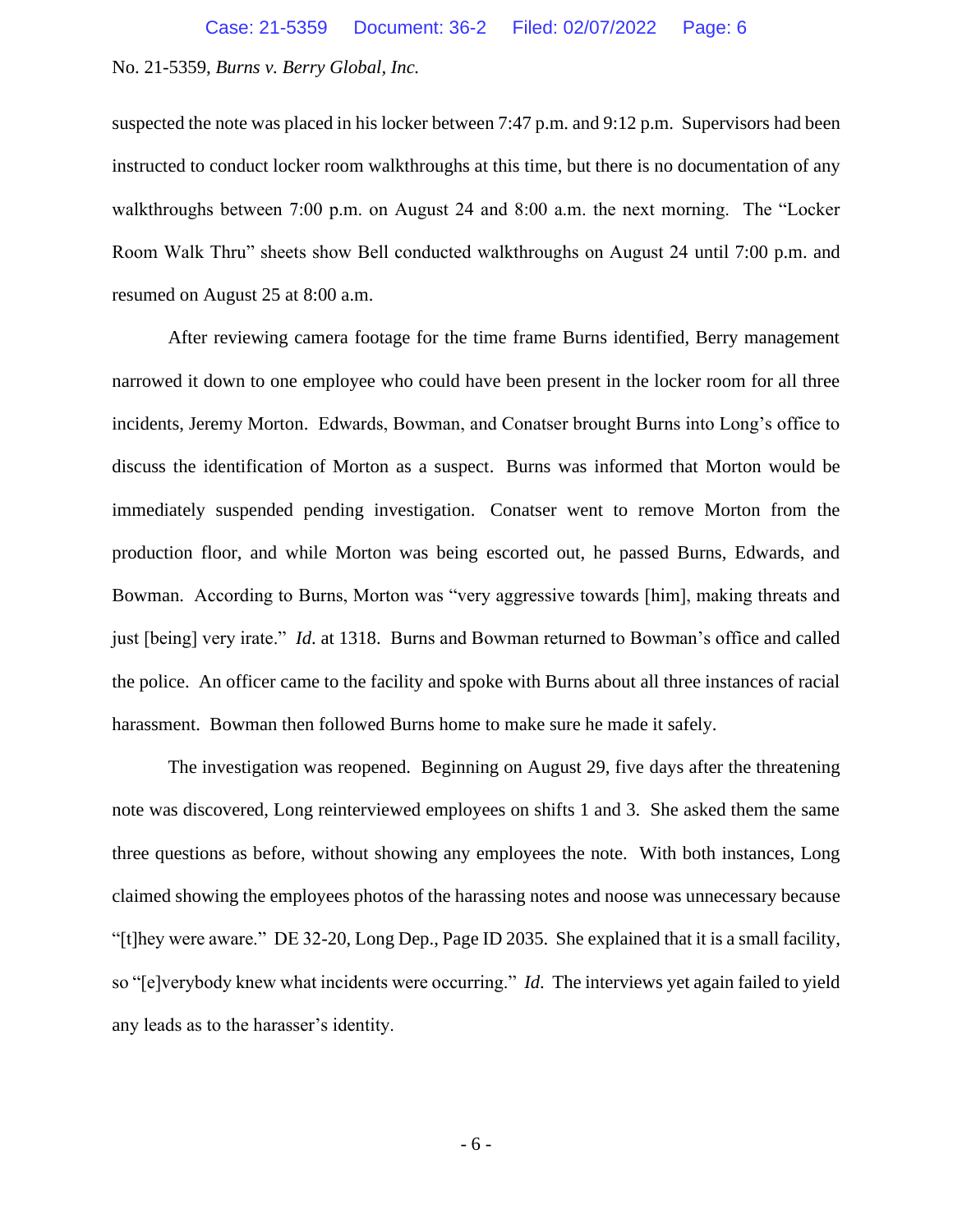After Morton was suspended, Bowman mentioned to Burns that Bell was a possible suspect. Although Bowman never explained why Bell was a possible suspect, Bell was previously accused of racism at Berry. In January 2018, an employee named Eric Shepard accused Bell of "showing favoritism" on his shift by assigning him to a certain line and of being racist. DE 32- 11, Edwards Email, Page ID 1250. Shepard brought his concerns to Edwards, who met with Bell and notified Johnson of the accusation. Bell told Edwards he liked Shepard and assigned him to Line 19 based on his experience and capabilities. After her conversation with Bell, Johnson followed up with Shepard, who "stated things were better and that he was very pleased with the outcome of Berry's response." DE 33-3, Johnson Decl., Page ID 2525.

On August 30, 2018, Long informed Burns there was insufficient evidence to connect Morton to the harassment.<sup>2</sup> During this conversation, Long reassured Burns the locker relocation project would continue. At some point, Long also offered Burns the opportunity to transition to the day shift, but he declined the offer. There is no indication Berry attempted to conduct further antidiscrimination or nonharassment training in response to this incident. Burns met with Long on September 4. She informed him the new lockers arrived; he informed her "things [were] about the same." DE 30-6, Long Notes, Page ID 966. The two did not have any additional meetings. Several months then passed without an incident targeting Burns.

### D.

Burns was again the victim of racial harassment in January 2019. On January 14, Burns was on call and came in to fix a machine that had broken down. When he arrived, his toolbox was partially covered with a rag—something that was "nothing out of the ordinary, so [Burns] didn't

<sup>&</sup>lt;sup>2</sup> Although Berry asked Morton to return to work, he declined and terminated his employment with Berry. The police investigation, although inconclusive overall, also ruled Morton out as the perpetrator.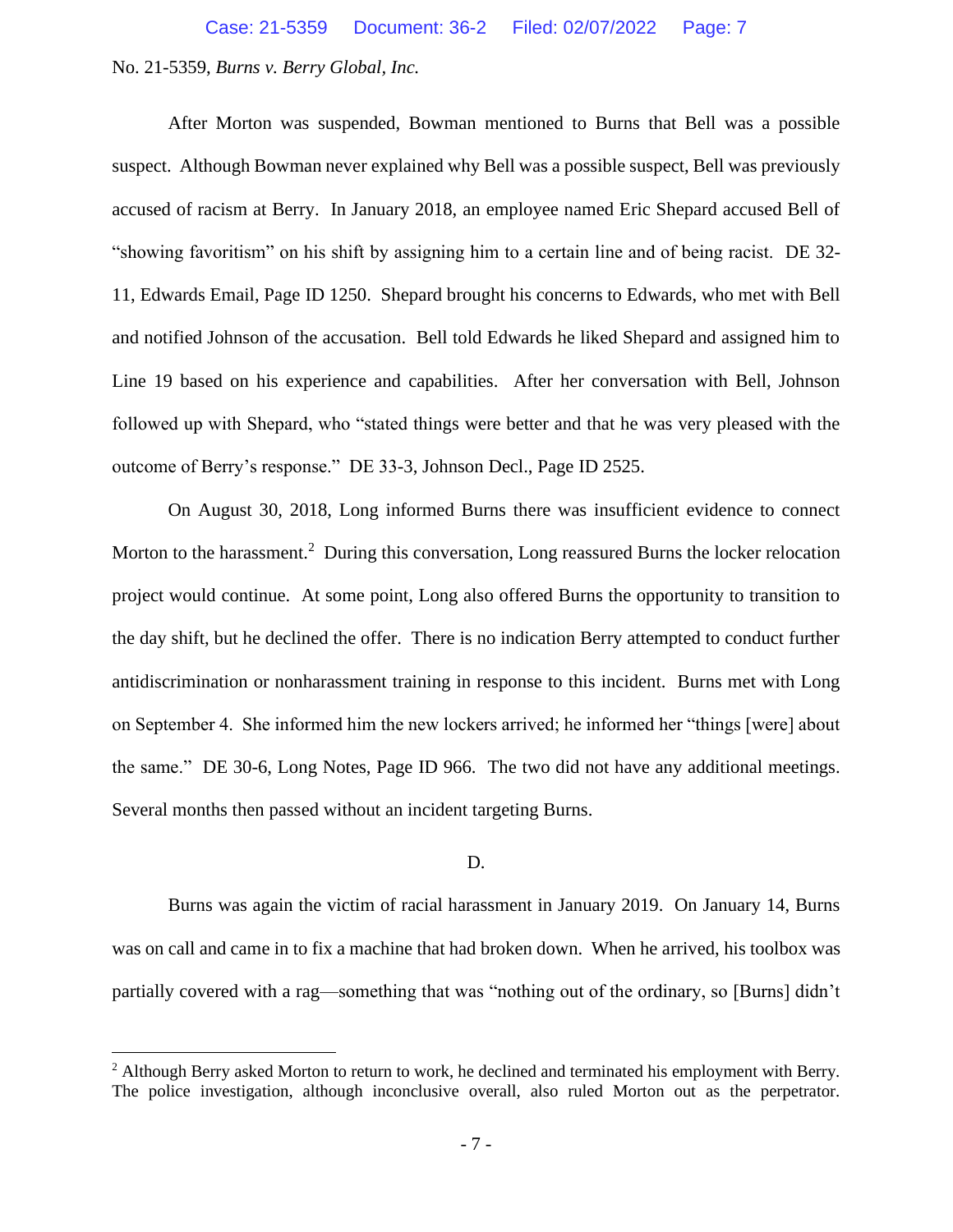really think anything of it." DE 32-14, Burns Dep., Page ID 1364. After removing the rag, Burns noticed a noose in the vise of his toolbox.<sup>3</sup>

Burns called Jordan Fields, the night shift production supervisor on duty, over to look at what he found. Fields then realized he had unknowingly moved the noose earlier in the evening to use the vise. When Fields found it, the noose was tightened inside the vise on Burns's toolbox. Fields and Burns reconstructed the scene as Fields found it, and they took photos.

Fields and Burns reported the incident to Long and Edwards. Edwards called Burns, who told Edwards he thought the incident was racially motivated. That night, Fields and Burns reviewed the video footage but were unable to determine who placed the noose in Burns's toolbox, in part because the toolboxes were not in view of a camera. Edwards and Long began interviewing employees the next morning. Unlike the previous interviews, in which no images of the notes or noose were shown, employees were shown a picture of the second noose. And the questions were slightly different—they asked: "Have you seen anything about this issue?" and "Have you seen heard [sic] anything about this issue?" DE 32-10, Edwards Notes, Page ID 1243-48. Employees were also instructed to follow up "if they hear anything." *Id*. at 1248.

The maintenance toolboxes were moved to an area in view of a camera. Supervisors were instructed to "look for any odd items such as slip knots hanging off items and any other potential problems that could be construed as harassment in any manner." DE 32-19, Edwards Email, Page ID 1826. Edwards also unsuccessfully reviewed the camera footage. On January 22, 2019, Long advised Burns the investigation was complete and inconclusive as to whether the incident was a coincidence or a "motivated act." DE 32-23, Long Notes, Page ID 2285. Burns did not remain at

<sup>&</sup>lt;sup>3</sup> Berry's maintenance toolboxes are large, wheeled carts. Although employees' names are not printed on the toolboxes, Burns's was the only one with a vise attached to it.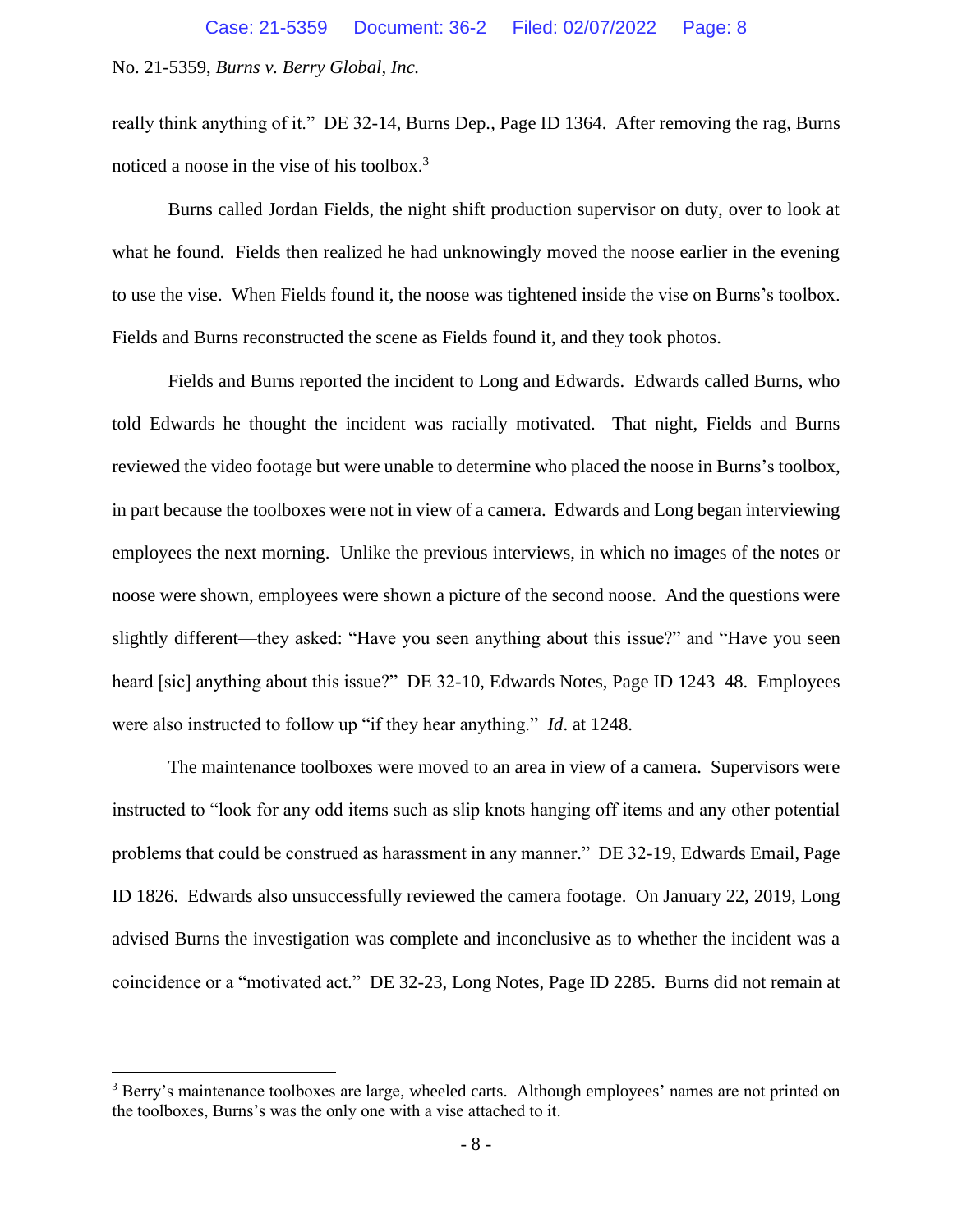Berry much longer. After the second noose incident, he began looking for employment elsewhere. Once he found a new job, he resigned on March 5, 2019.

Burns sued Berry on February 6, 2020, asserting claims for racial discrimination in employment, hostile work environment, employment retaliation, and constructive discharge. He brought his claims under 42 U.S.C. § 1981, 42 U.S.C. § 2000e (Title VII of the Civil Rights Act), the Kentucky Civil Rights Act, and the United States Equal Employment Opportunity Act. The district court granted summary judgment to Berry, finding the supervisor standard of review does not apply to Burns's claims and, under the coworker standard of review, Berry's response was reasonably adequate. The district court additionally found Burns was not constructively discharged because his racial discrimination claim failed.

## II.

We review a grant of summary judgment de novo, "drawing all reasonable inferences in favor of the non-moving party." *V & M Star Steel v. Centimark Corp.*, 678 F.3d 459, 465 (6th Cir. 2012). "Summary judgment is appropriate only when the evidence, taken in the light most favorable to the nonmoving party, establishes that there is no genuine issue as to any material fact and the movant is entitled to judgment as a matter of law." *Id*. (citing Fed. R. Civ. P. 56(c); *Matsushita Elec. Indus. Co. v. Zenith Radio Corp.*, 475 U.S. 574, 587 (1986)). "A genuine issue of material fact exists when there are 'disputes over facts that might affect the outcome of the suit under the governing law.'" *Id*. (quoting *Anderson v. Liberty Lobby, Inc.*, 477 U.S. 242, 248 (1986)). Summary judgment is not proper "if the evidence is such that a reasonable jury could return a verdict for the nonmoving party." *Anderson*, 477 U.S. at 248.

Title VII makes it unlawful for an employer to "discriminate against any individual with respect to his compensation, terms, conditions, or privileges of employment, because of such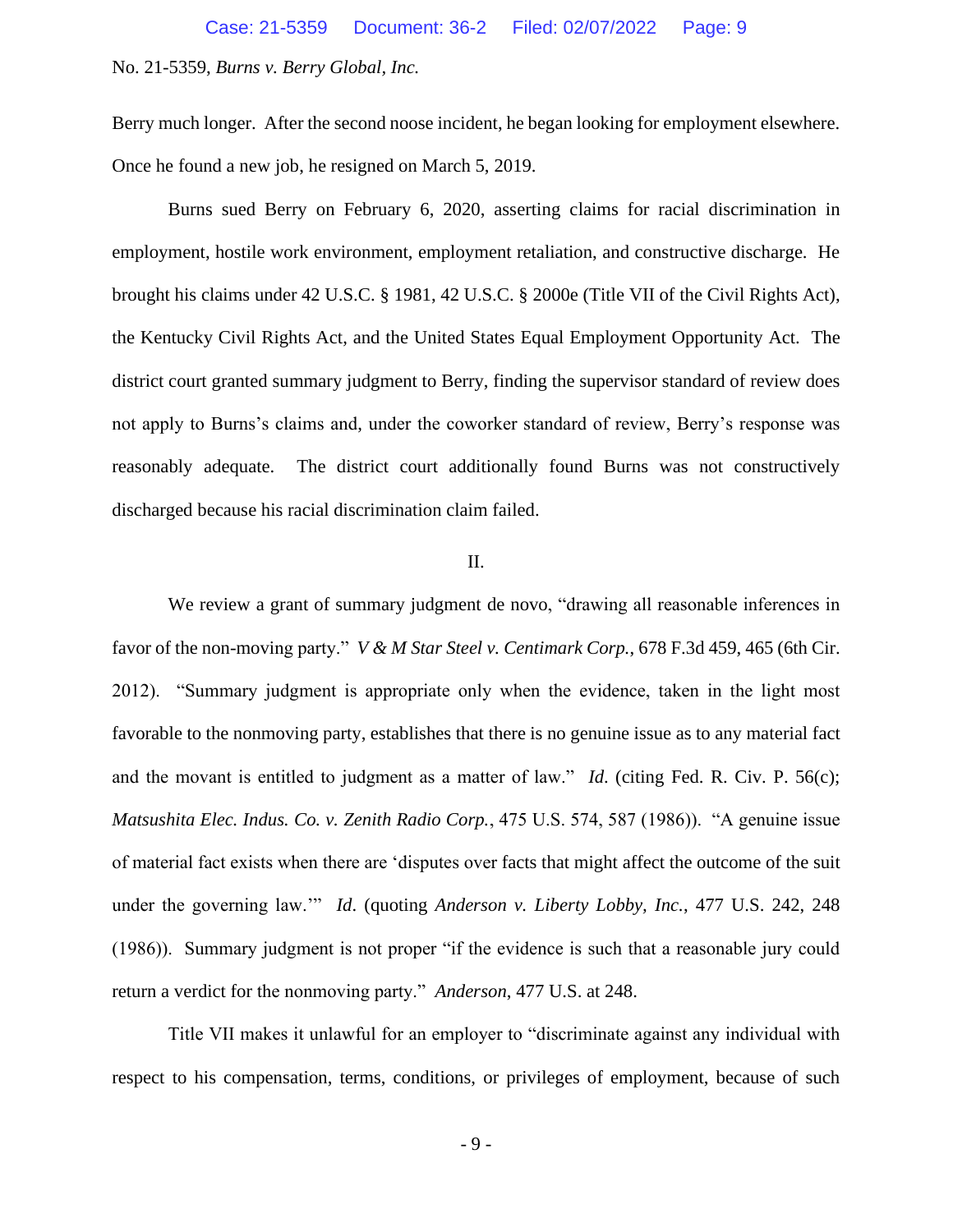individual's race, color, religion, sex, or national origin." 42 U.S.C. § 2000e-2(a)(1). Under Title VII, "employees [have] the right to work in an environment free from discriminatory intimidation, ridicule, and insult." *Meritor Sav. Bank, FSB v. Vinson*, 477 U.S. 57, 65 (1986). To succeed on a hostile work environment claim, the employee must establish (1) he was a member of a protected class; (2) he was subjected to unwelcomed harassment; (3) the harassment was based on race; (4) the harassment created a hostile work environment; and (5) the employer is liable for the harassment. *Hafford v. Seidner*, 183 F.3d 506, 512 (1999). Here, only the employer's liability is at issue.

The standard for evaluating the employer's liability depends on whether the harasser is a supervisor or a coworker. *Vance v. Ball State Univ.*, 570 U.S. 421, 424 (2013). "If the harassing employee is the victim's co-worker, the employer is liable only if it was negligent in controlling working conditions." *Id.* But if the harasser is a supervisor and the "harassment culminates in a tangible employment action, the employer is strictly liable." *Id*. If no tangible employment action is taken, the employer may establish an affirmative defense by showing that "(1) the employer exercised reasonable care to prevent and correct any harassing behavior and (2) that the plaintiff unreasonably failed to take advantage of the preventive or corrective opportunities that the employer provided." *Id.*

### A.

Both parties acknowledge the harasser was never identified, so neither supervisor nor coworker harassment can be ruled out. Burns claims Berry ignored substantial evidence that a supervisor, Jeff Bell, was responsible. On appeal, Burns and Berry dispute whether alleged harasser Jeff Bell was Burns's supervisor under Title VII. An employee is a "supervisor" for Title VII purposes "if he or she is empowered by the employer to take tangible employment actions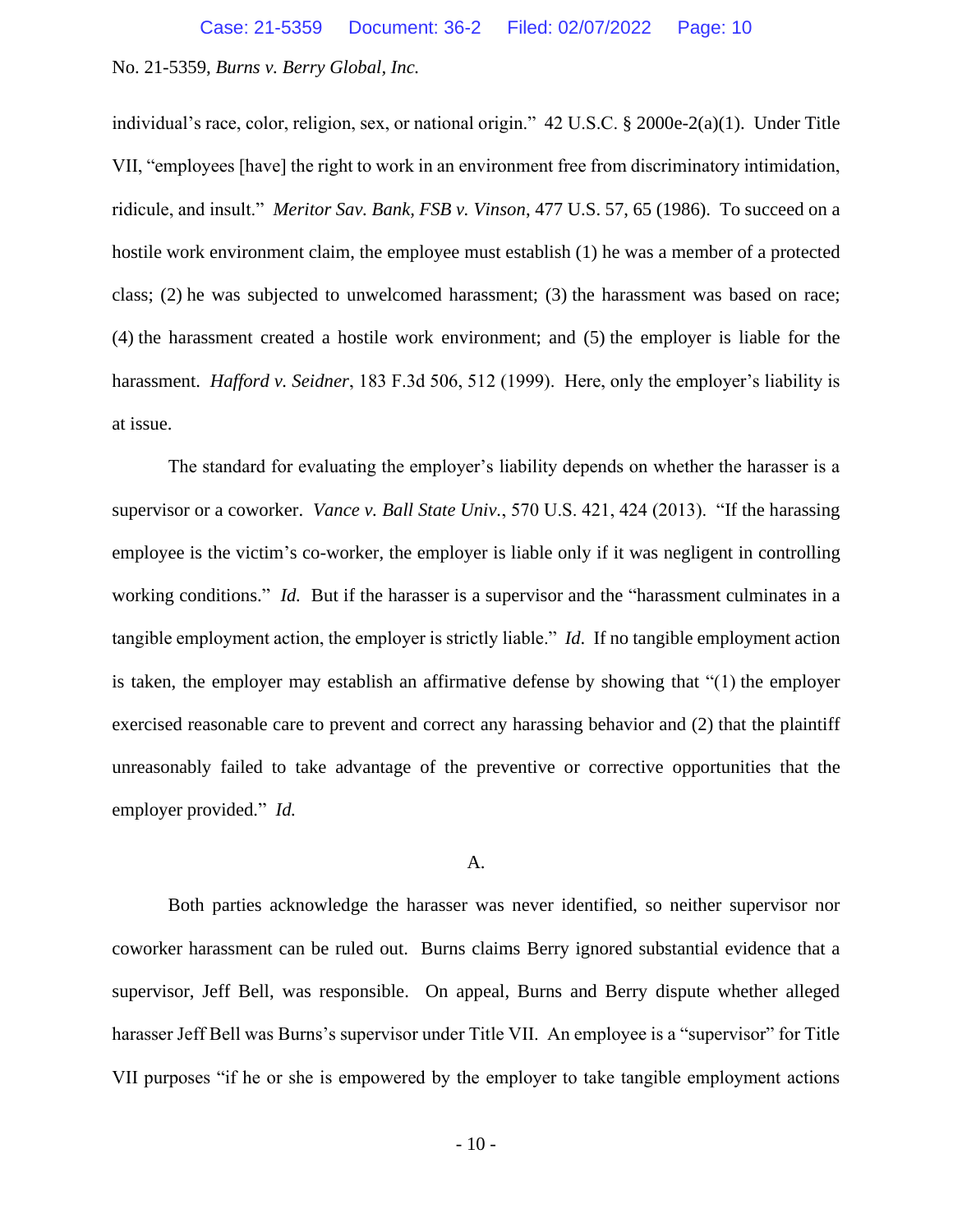against the victim." *Vance*, 570 U.S. at 424. "Tangible employment actions are those that 'effect a significant change in employment status . . . .'" *EEOC v. AutoZone, Inc.*, 692 Fed. App'x 280, 283 (6th Cir. 2017) (quoting *id*. at 431).

The district court concluded Bell was not a supervisor because Burns provided "no responsive evidence that could lead a jury to find that Bell was his supervisor." DE 35, Mem. Op. & Order, Page ID 2562. In his deposition, Burns—a maintenance department employee who typically worked the night shift—identified Bell as the "day shift production supervisor." DE 32- 14, Burns Dep., Page ID 1305; *see also id.* at 1356 (describing Bell as "the day shift guy"). Burns also stated he "didn't really speak with Jeff much," but when he did, it was to share information that might be relevant to the day shift. *Id.* at 1356 (explaining that when Burns spoke with Bell it was to share information like "this machine broke down and you might want to keep an eye on it"). Burns identified Charlie Bowman as his only supervisor while at Berry. *Id.* at 1277. Given the above, the district court concluded Bell did not supervise Burns.

We agree. Berry included an affidavit by Long with its reply to Burns's response to its motion for summary judgment, in which Long declared that Bell had no authority to hire, fire, promote, demote, or transfer any employees and had no supervisory authority over Burns. Relying on Burns's own testimony and Long's affidavit, there is no indication Bell had authority to take tangible employment actions against Burns. No reasonable juror could find a night shift maintenance technician was supervised by a day shift production supervisor with whom the technician rarely interacted or communicated. Moreover, Burns repeatedly testified Bowman was his supervisor. Because Bell was not Burns's supervisor under Title VII, the supervisor standard of review does not apply. Thus, the district court correctly applied the coworker standard of review.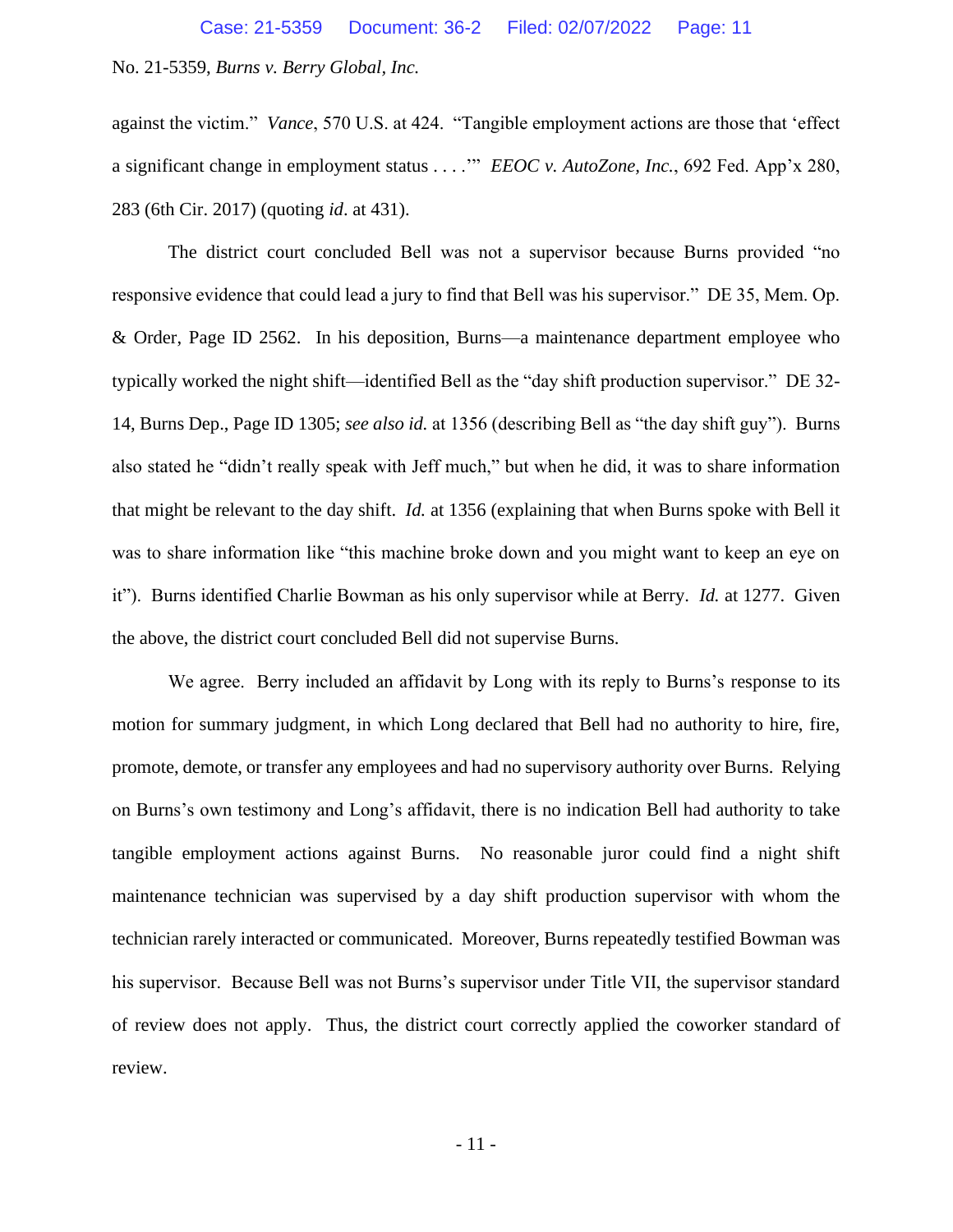#### B.

Having ruled out supervisor liability, we analyze whether Berry can be held liable under the coworker standard of review. The district court found Berry's response to the incidents of racial harassment was reasonable and accordingly granted summary judgment on Burns's claims. DE 35, Mem. & Op., Page ID 2563. Given the steps taken by Berry in response to the racial harassment—including listening to Burns, promptly launching an investigation, and taking preventative action—no reasonable juror could find Berry's response unreasonable. Therefore, the district court's grant of summary judgment was proper. We affirm.

To hold an employer liable for the harassing conduct of an employee's coworker, the employee must show the employer's response to the harassment "manifest[ed] indifference or unreasonableness in light of the facts the employer knew or should have known." *Hawkins v. Anheuser-Busch, Inc.*, 517 F.3d 321, 338 (6th Cir. 2008) (internal quotation marks omitted); *see also Waldo v. Consumers Energy Co.*, 726 F.3d 802, 814 (6th Cir. 2013); *Jackson v. Quanex Corp.*, 191 F.3d 647, 659 (6th Cir. 1999) (requiring plaintiff to show employer "tolerated or condoned the situation or that the employer knew or should have known of the alleged conduct and failed to take prompt remedial action" (internal quotation marks omitted)). An employer's response is generally adequate "if it is reasonably calculated to end the harassment." *Jackson*, 191 F.3d at 663 ("Significantly, a court must judge the appropriateness of a response by the frequency and severity of the alleged harassment."). This court has identified steps that may "establish a base level of reasonably appropriate corrective action," including "promptly initiating an investigation to determine the factual basis for the complaint, speaking with the specific individuals identified by the complainant, following up with the complainant regarding whether the harassment was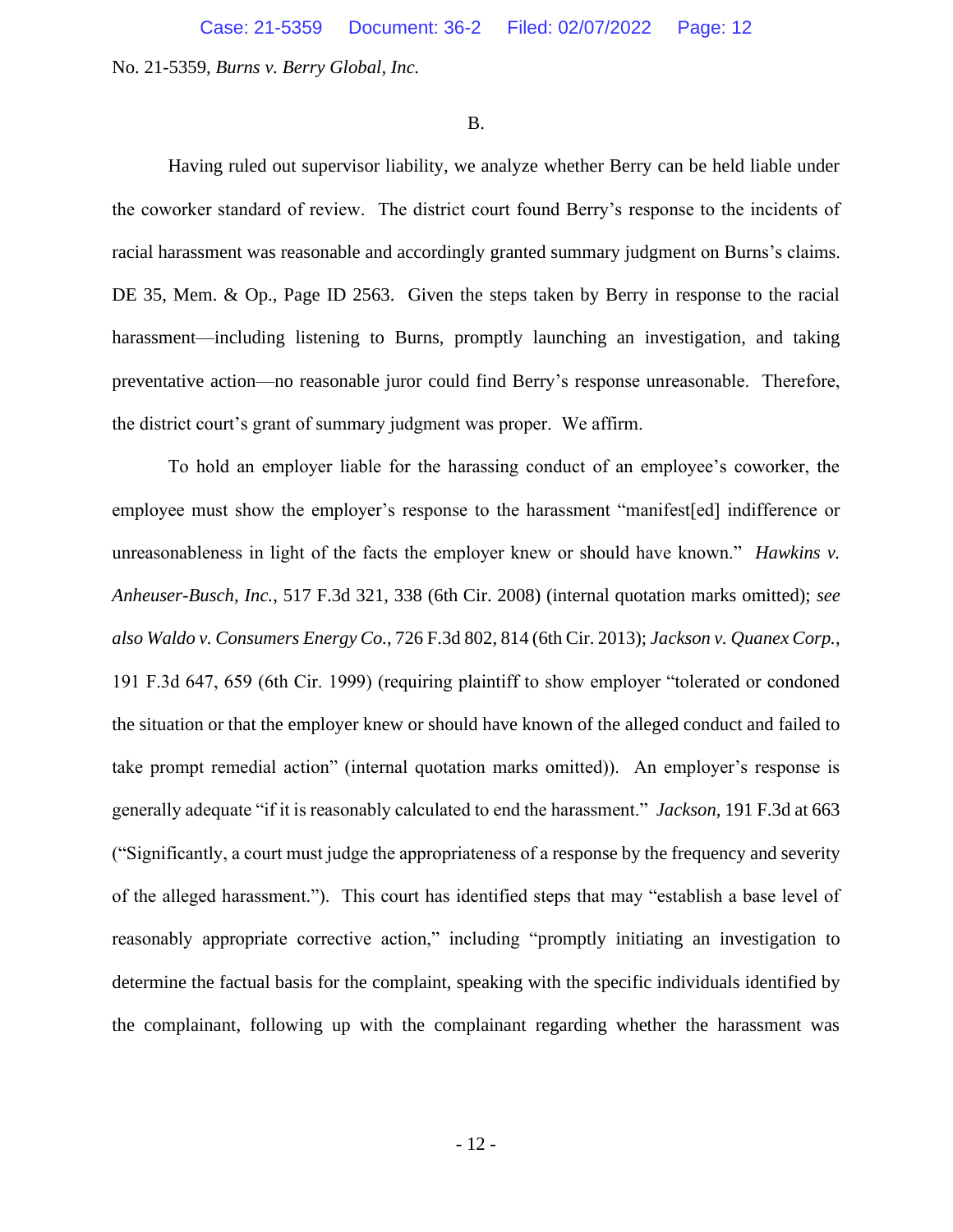continuing, and reporting the harassment to others in management." *Waldo*, 726 F.3d at 814 (internal quotation marks and brackets omitted).

Berry's response to the racial harassment was adequate because it took prompt action reasonably directed at determining the source of the harassment by listening to Burns, conducting a timely investigation, interviewing those potentially responsible, and following up with him frequently. Other factors that made Berry's response adequate include giving Burns two days off after the first noose was discovered, warning shift employees that Berry did not tolerate harassment, completing pre- and post-shift locker room walkthroughs, adjusting security cameras, making plans to relocate lockers, suspending a potential suspect, and offering Burns a transition to the day shift. On appeal, Burns argues Berry's response to the racial harassment was unreasonable because Berry failed to conduct any harassment, discrimination, or sensitivity training; did not immediately conduct witness interviews; and allowed Long to conduct a second substandard investigation after the threatening note was discovered.

First, Burns emphasizes that Berry failed to implement additional training in response to the incidents of racial harassment. More specifically, Burns claims the refresher training that Berry held on August 21 and 23 had nothing to do with antidiscrimination and nonharassment. Berry says otherwise. In any event, we need not resolve this factual dispute here because Burns does not point to any case law requiring an employer's response to include additional harassment, discrimination, or sensitivity training. Indeed, Berry had already provided relevant training through its onboarding process. Berry required employees to complete "Berry University" when hired, which covered the company's antidiscrimination and nonharassment policies. Berry also required new hires to sign a statement acknowledging they understood the company's Code of Respect; Equal Employment Opportunity policy; and Non-Harassment, Discrimination, and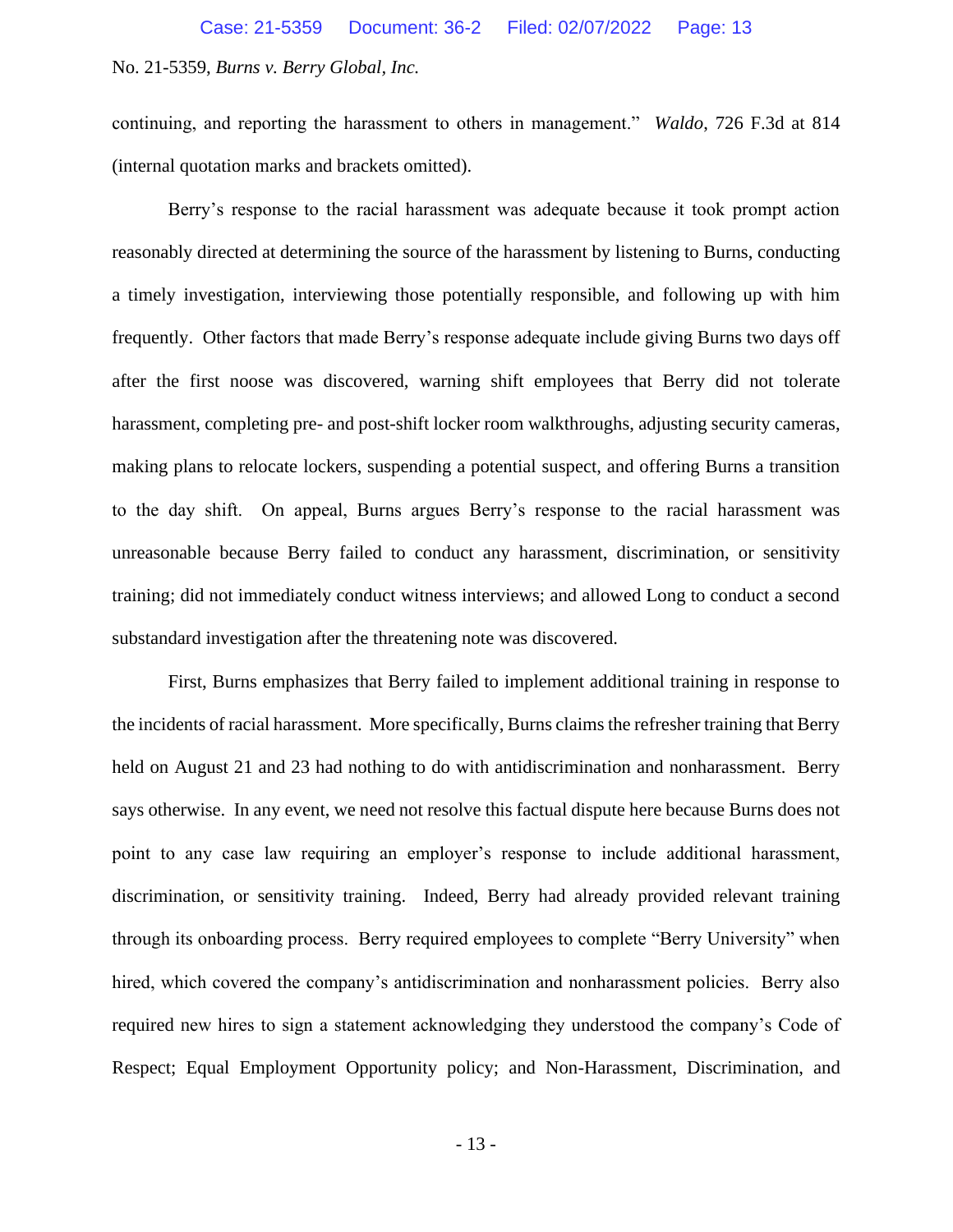Retaliation policy. Given the other aspects of Berry's response, the contents of Berry's postincident training do not change the outcome.

Second, Berry's delay in interviewing employees does not render the entire investigation unreasonably delayed. Burns argues Berry's delays in conducting interviews after the offensive note was discovered were unreasonable. He also argues Berry's claim that the delays were "attributable to logistical issues" is "contrary to the evidence" because "Berry began employee interviews only hours after the second noose was discovered." CA6 R. 16, Appellant Br., at 25. Whether a delay "constitute[s] an unreasonable failure to take prompt corrective action" is a caseby-case inquiry. *Stevens v. U.S. Postal Serv.*, 21 Fed. App'x 261, 264 (6th Cir. 2001); *see Zeller v. Canadian Nat'l Ry. Co.*, 666 Fed. App'x 517, 526 (6th Cir. 2009) (finding employer's investigation prompt when it began "the next week" after employee reported the incident).

Interviews were not the only component of Berry's investigation following discovery of the offensive note. Long immediately began reviewing video footage, and then she interviewed employees. Additionally, Berry explained interviews took time to schedule because Long needed to coordinate with supervisors among different shifts to ensure that an employee could be pulled off the floor for an interview. As the severity of the harassment increased, so too did Berry's response and, when the second noose was discovered, Edwards began interviewing employees immediately. Under these circumstances, Berry did not unreasonably delay interviewing employees. Taken as a whole, Berry's investigation and corrective action were promptly launched and implemented.

Third, Burns alleges Berry allowed Long to conduct the "same substandard investigation" after the threatening note was found. He argues that she was unqualified and alleges that Berry failed to adjust its response when faced with the more severe threatening note. Long may not have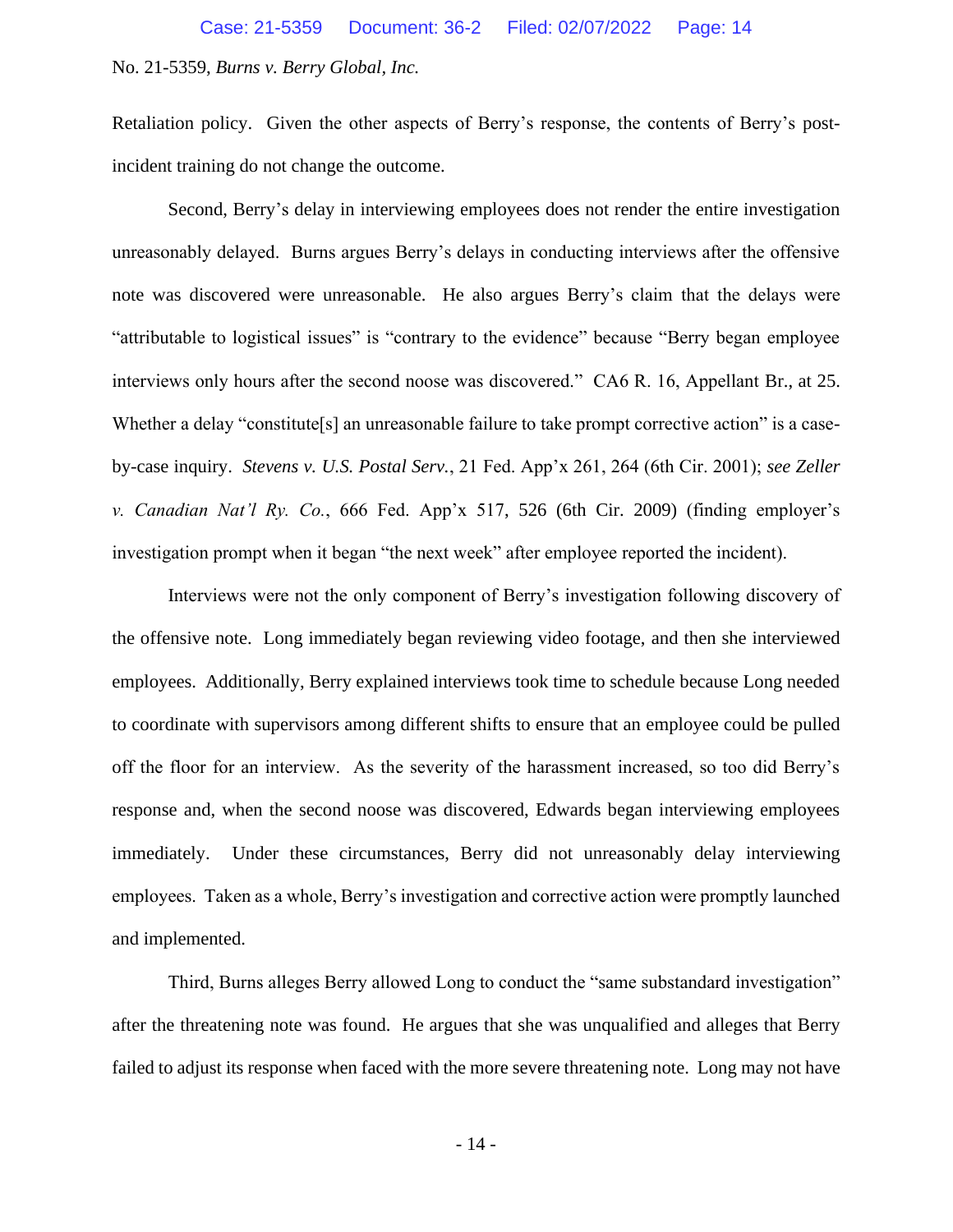been a perfect investigator, but she did not investigate these instances of racial harassment by herself. Long was assisted by her superiors and various supervisors in the plant. Berry's decision to allow its HR Generalist to continue the investigation, rather than an outside attorney or investigator, was not unreasonable. Burns points to no case law requiring outside involvement or indicating Long was unqualified as a matter of law.

Title VII requires a reasonably prompt corrective response, not a perfect response. Burns undeniably suffered heinous racial harassment while employed by Berry. But Berry took prompt—if shy of perfect—action that was reasonably directed at determining the source of the harassment. *See Waldo*, 725 F.3d at 814. Because no reasonable juror could find Berry acted unreasonably or in a deliberately indifferent manner, we affirm the district court's grant of summary judgment.

### C.

Burns alleges he was constructively discharged from Berry because the instances of racial harassment created an intolerably hostile work environment that forced his resignation. "A constructive discharge occurs when the employer, rather than acting directly, deliberately makes an employee's working conditions so intolerable that the employee is forced into an involuntary resignation." *Laster v. City of Kalamazoo*, 746 F.3d 714, 727 (6th Cir. 2014) (internal quotation marks omitted). To demonstrate constructive discharge, an employee must show "1) the employer deliberately created intolerable working conditions, as perceived by a reasonable person, and 2) the employer did so with the intention of forcing the employee to quit." *Id*. at 728. Constructive discharge presupposes a successful claim of racial discrimination because it requires an employer to have "deliberately create[d] intolerable working conditions, as perceived by a reasonable